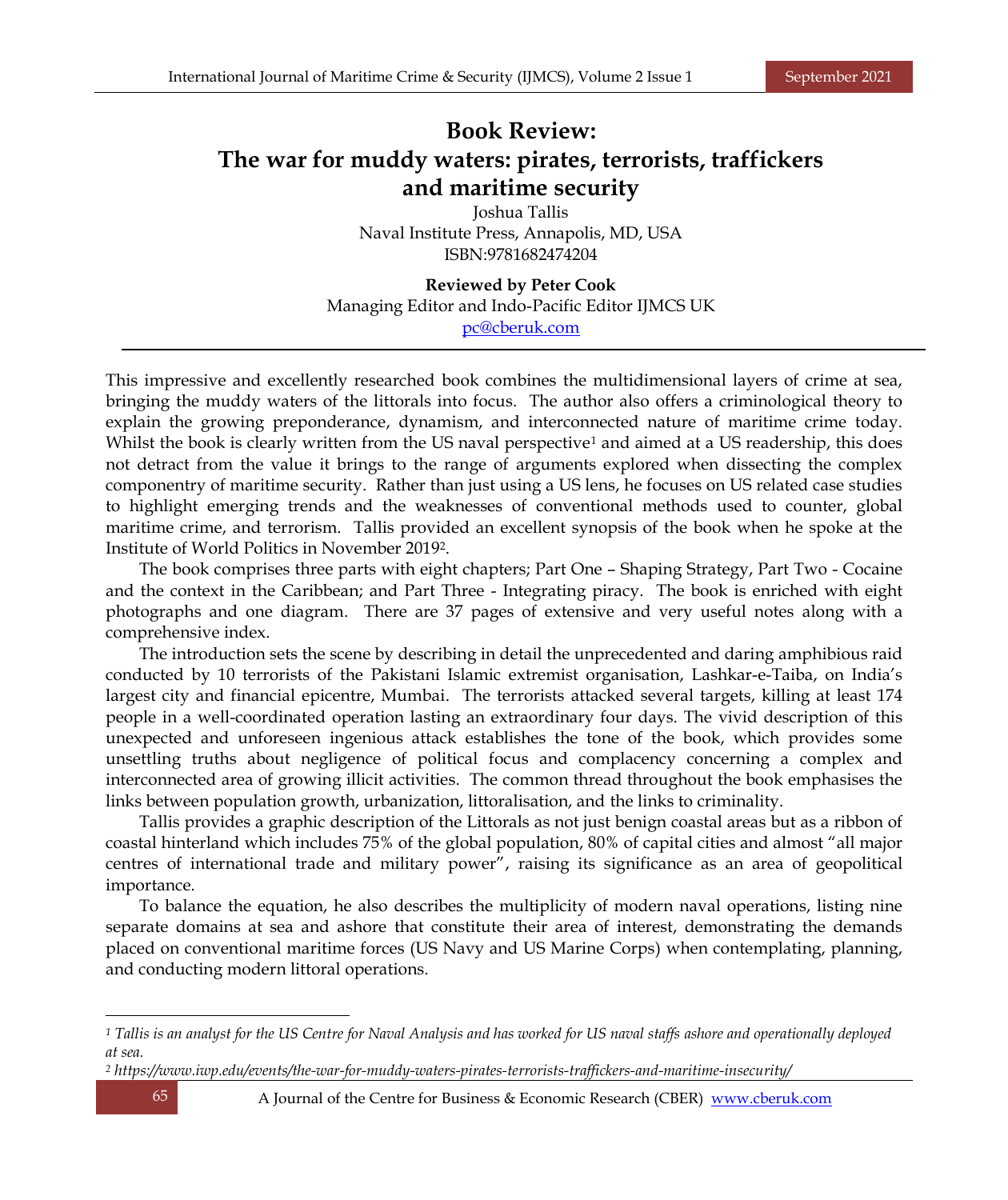In chapter one Tallis examines the continuously evolving definitions for maritime security, requiring theorists to regularly revisit what the phrase means and to whom. Looking ahead, he paints a picture of how demographic trends and the predicted growth of urban populations, especially in the littorals, will combine with the maritime, making it a united rather than a divided space, with a variety of differing characteristics that have to be considered equally and interactively. He posits that the maritime space and the land, especially in the littorals cannot be addressed as distinct entities.

Tallis then introduces the increasing influence of transnational organised crime, cyber security, and climate change as emerging hybrid threats, none of which respect man-made borders. Indeed, criminals successfully exploit the self-imposed limitations of borders and boundaries on governments and their organic institutions with alacrity.

Chapter two introduces the broken window theory including the influence of context as a format for examining much of the maritime criminal activities he explores throughout the book. The broken window theory<sup>3</sup> describes how the interplay of perception and security of the local population in urbanised areas can lead to a chain of events resulting in a collapse of law and order. Whilst the social experiments which led to the formulation of the theory were conducted on urban streets, the fundamentals were broadly applicable. The principle being, if a community see that authority doesn't care about minor crimes, like broken windows - for example, the community will become progressively disenfranchised, believing their environment is gradually becoming more dangerous and threatening. Especially if there is no perceived attempt by the authorities to find and hold the perpetrator(s) to account. Consequently, collective community spirit is undermined, and the situation can deteriorate into significant and problematic unrest and an increasing trend of criminality. The broken window represents the beginning of a vicious circle of societal deterioration.

Whilst the community responds to what they see as a deteriorating situation, by avoiding the area or exploiting criminal opportunities, the institutional first responders (police in the case of the urban US environment) are yet to register to the scenario as a priority that requires their action. The opportunity to nip a situation in the bud is lost and it escalates at an accelerated rate. This type of scenario, Tallis suggests, is also evident at sea, whether it be low level piracy, smuggling, trafficking or illegal unreported and unregulated fishing where initial incidents are unseen (because the marine police/coastguard/navy have not been made aware/or observed the activity, due to lack of maritime assets) or ignored (because the appropriate agency decides to turn a blind eye, believing that it is beneath them or they are not configured to interject) until, unmanaged, the situation exacerbates and becomes a major problem. Tallis also suggests that the self-imposed, imaginary barriers, institutions have established by stove piping or siloing problems prevent proactive action and solution. As a way of linking this to the maritime security, he refers to naval theorists like Mahan, Corbett, and Till, who believes that maritime security means "good order at sea".

In part two of the book the focus is on the Caribbean, the US's backyard. Tallis examines the extent of criminal behaviour that is going on and how the US consistently fails to allocate the appropriate political attention and resources to manage it. Tallis therefore emphasises the broken window theory and that crime is context-dependent and multidimensional by outlining some of the inherent problems that exist but are often overlooked or ignored by the dominant regional player.

The Caribbean Sea is "at the vortex of the Americas". It covers 1.5 million square nautical miles, with over 7,000 islands, and the seascape is shared by 13 sovereign states and 12 dependent territories of

*<sup>3</sup> Defined by two social scientists James Q Wilson and George L Kelling in an article in the Atlantic magazine in the early 1980s, adopted in New York city in the 1990s to redefine policing strategies* 

*<https://www.theatlantic.com/magazine/archive/1982/03/broken-windows/304465/>*

66 A Journal of the Centre for Business & Economic Research (CBER) [www.cberuk.com](http://www.cberuk.com/)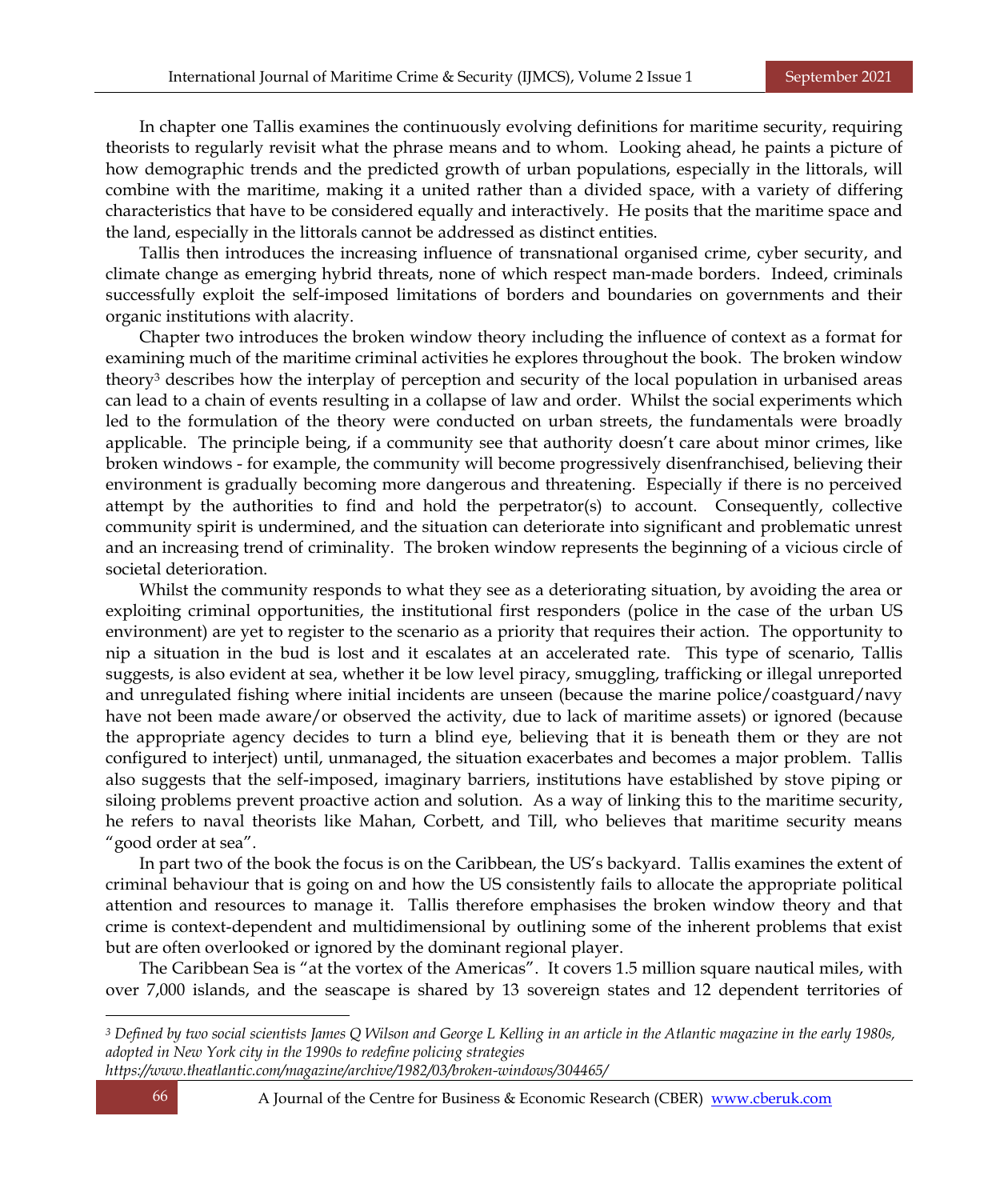European countries. Much of the rise in crime and narcotics trafficking specifically has been a consequence of the US's alteration of priorities after the 9/11 terrorist attacks in 2001. Much of the most startling research is based on the testimony provided by General John F. Kelly, United States Marine Corps<sup>4</sup> , before the 113th Congress, House Armed Services Committee in Washington DC 20th March 2013 and other senior component commanders working with SOUTHCOM.

Whilst the US regards all seven Central American countries as "major drug transit countries." "80% of US bound cocaine first moves by water." General Kelly said that SOUTHCOM, perceives itself "as the lowest priority geographic combat command" and he said that forces under his command failed to capture an astounding 80% of the estimated trafficked narcotics because of resource scarcity. The problems facing the US are significant; they are hampered by borders, which traffickers exploit. The old drug cartels have undergone a process of metamorphosis, becoming more nimble and less traceable. The problem is "simultaneously too extensive for the Coast Guard to handle alone and too unconventional to arouse much enthusiasm from the Navy." It is sadly stated that "Despite accounting for more than half of all the drug seizures by US authorities [and other agencies], the USCG is fighting a losing battle."

Having provided the unvarnished truth about the situation in the Caribbean, in chapter four, Tallis highlights the multidimensional and interdependent complexities of trafficking illicit items including firearms and people across the Caribbean. General Kelly's testimony is again quoted as the most credible and succinct observation of a deteriorating situation by saying "skyrocketing criminal violence exacerbates existing challenges" and that the Caribbean Basin "remains the most unequal and insecure region of the world." Further, it is highlighted that the trafficking of persons is likely to be the fastest growing illicit trade in the world and the second most prevalent transnational crime in the Caribbean, after narcotics. General Kelly observes that "criminal networks can move just about anything on [their] smuggling pipelines." And that the "same networks that facilitate human smuggling and narcotics trafficking could easily be leveraged by terrorists." He also points out it is "significant to note that the two are not mutually exclusive."

In the final chapter of part two, Tallis brings together context and conclusions, re-emphasising the lack of ships and aircraft to intercept criminals. He also provides significant evidence about the degrees of invisible crimes, including widescale corruption, money laundering and the interrelationship of these crimes to trafficking. He is quick to extoll the virtues of the USCG as the only military law enforcement organisation which is a member of the national intelligence community, and he notes the way they are using innovative techniques and practices to counter the evolution of criminal structures. General Kelly's comments touch on "corrosive criminal violence" and the "permissive environments for illicit activities", bringing us back to the resonating theme of the broken window theory.

Part three of the book globalises the area of interest and integrates piracy into the mix of this complex and multifaceted transnational maritime criminal world. Tallis focuses on the two principal current regions affected by piracy in the Gulf of Guinea (GoG) and the waters off SE Asia.

Chapter six examines the perception of piracy in the GoG. Whilst piracy may be attracting the media's attention, the West African countries that are littoral to the GoG are prone to a diverse range of criminal activities that seem to be mutually supporting. Having extended his research to include an extensive of agencies and local knowledge Tallis offers a slightly different and fascinating perspective to that normally portrayed.

*<sup>4</sup> Commander, US Southern Command 2012-2016, and latterly, former Chief of Staff to President of the United States of America, Donald Trump.*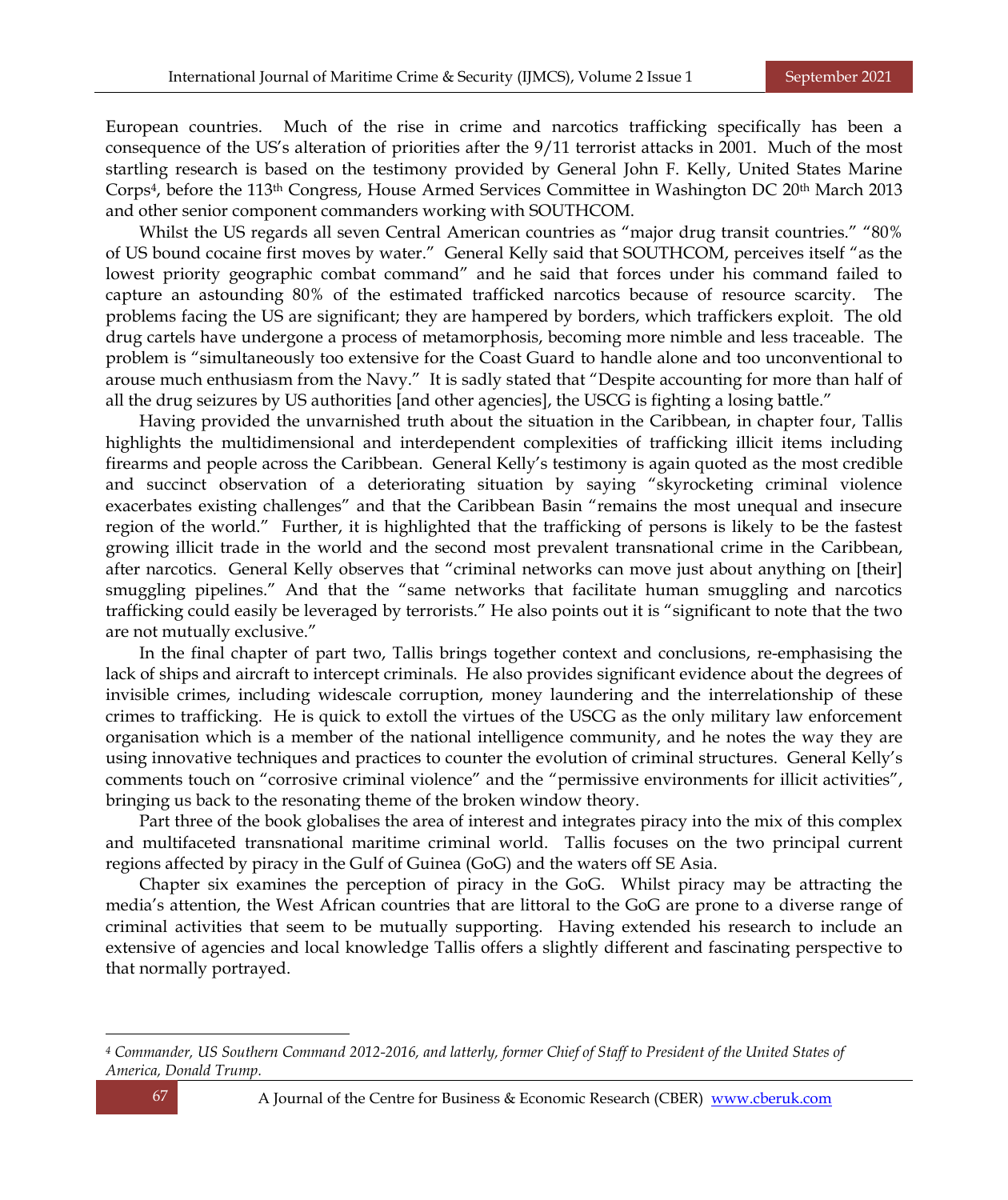The geographical position of West Africa, opposite the Caribbean, makes it the ideal lawless gateway for cocaine to enter the continent and, more importantly, as a conduit into Europe. Despite the assumption that most consignments are moved by air, the volumes moved by sea are far greater. Guinea Bissau (a relatively small country located on the western coast of West Africa), located at about 10°N Latitude, is at the eastern end of the so-called "Highway 10" of the transatlantic narcotics trafficking corridor, making it the first African "narco-state" where the value of transhipped drugs exceed the nation's GDP. The scale of drug trafficking is destabilising the region according to President Obama and it "undermines … prosperity, security and the ability to connect with other countries." according to Till.

Tallis returns to the broken window theory, linking narcotics trafficking with the core principles of multidimensionality and context specificity. He links narcotics trafficking with other crimes, noting that maritime disorder is contagious. He points out that the pirates and criminals take full advantage of the sanctuary offered by coves, creeks, and swamps along the African coastline. These villans are often more capable and experienced seafarers than the law enforcement agencies "set to combat them".

In Martin Murphy's book on Contemporary Piracy and Maritime Terrorism (p13, 2007), he identifies seven major factors that enable piracy to flourish, including a permissive political environment. This is undeniably evidenced by the increase in piracy attacks increase around elections, as a campaign financing mechanism. Later in his book (p46) Murphy offers six major factors that contribute to terrorism at sea, which are uncannily like those that facilitate piracy. It should therefore be no surprise that there are many strong links between the two practices and that "piracy breeds piracy". Today the GoG is one of the most insecure waterways in the world and piracy is becoming increasingly sophisticated.

Efforts to curb the piracy in the GoG appear impotent. A mixture of former colonial powers, the EU, US, and African authorities have "created a veritable alphabet soup of counterpiracy players" that leads to duplication, confusion. They all seem to be missing the fundamental point that piracy is not a discrete crime but a manifestation of transnational organised crime, leaving Tallis to pose the question (also asked by others like Siebels in Maritime Security in East and West Africa reviewed in Issue 2), if piracy is part of wider maritime disorder, why is counterpiracy so focused on just one crime?

Chapter seven focuses on evolving security tactics off the coast of SE Asia. By its geographic structure and nature, the SE Asian region is far more maritime-focused than Africa, with two thirds of its population being reliant on the maritime sphere. Tallis observes that if Somali pirates are muggers, SE Asian pirates are pickpockets. Whilst on the face of its piracy across SE Asia seems to be more effectively managed, several commentators, including the US Deputy Assistant Secretary of State for East Asia, have stated that these archipelagic states and the waters that link them are prime targets for Al-Qaeda and other terrorist groups and the threat should not be underestimated. Other commentators have referred to this mass of waterways as an "overlapping web of criminality" that is connected through the maritime domain and noted that the seaborne criminals are more dynamic than "atomised" [fragmented] land bound counterparts.

One pertinent point highlighted for the region, which applies globally, is that while navies are often tasked to address maritime security problems because they possess the needed hardware, they often lack the arrest authority and knowledge base necessary to police maritime areas effectively. The hybrid nature of crimes like piracy, terrorism and trafficking of people, weapons and goods is not easily addressed by conventional policing authorities either. Indeed, across every region the challenge of conceptualising nontraditional, transnational, and human security issues is proving very difficult. Echoing other observers and commentators, Nincic urges that, "The global maritime community should focus less on stopping a particular form of maritime crime … and more about creating holistic measures to counter an increasing 'web' of maritime criminality."